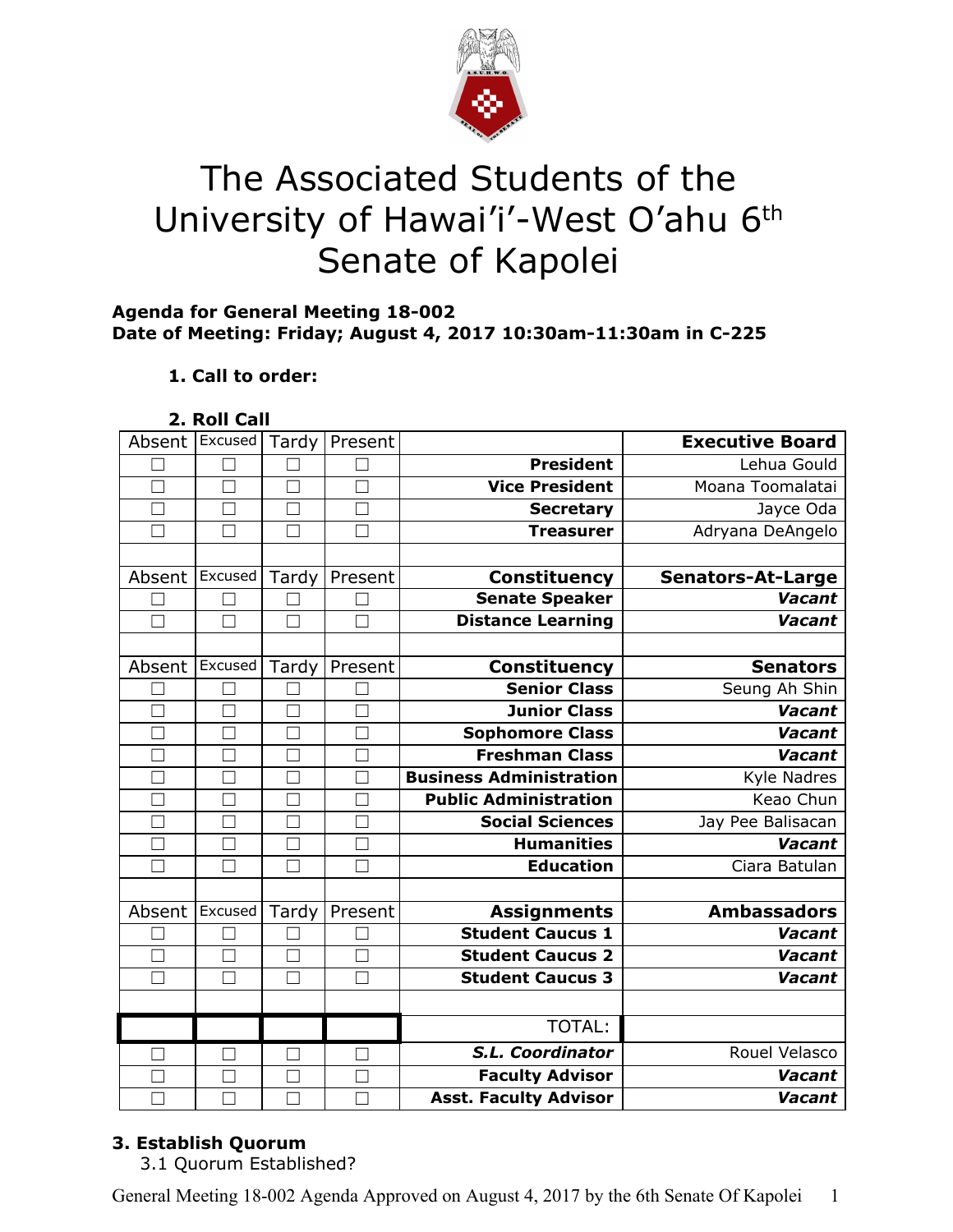# **4 . O p e n F o r u m G u e s t**

# 5. Approval of Agenda and Minutes

- 5.1 Minutes for Meeting 18-001 Motion: Second: Vote:
- 5.2 Agenda for Meeting 18-002 Motion: Second: Vote:

#### **6. Internal Re p o r t s**

- 6.1 President
- 6.2 Vice President
- 6.3 Secretary
- 6.4 Treasurer
- 6.5 A d vis o r s
- 6.6 Standing Committee Reports
- 6.6.1 Budget & Finance
- 6.6.2 Activities
- 6.6.3 L e gisla tiv e
- 6.7 Ad Hoc Committee Reports
- 6.7.1 Transitioning Committee
- 6.8 *Senators Report*
- 6.8.1 Senate Speaker N/A
- 6.8.1 Distance Learning
- 6.8.2 Senior Class N/A
- 6.8.3 Junior Class
- 6.8.4 Sophomore Class
- 6.8.5 Freshman Class
- 6.8.6 Business Administration Division N/A
- 6.8.7 Public Administration Division
- 6.8.8 S o cial S cie n c e s Divisio n **N / A**
- 6.8.9 Humanities Division N/A
- 6.8.10 Education Division N/A
- 6.9 Caucus Ambassadors Report
- 6.10 Campus Committees Report
- -Transportation Committee
- -Technology Committee
- -Health Committee
- -Senior Staff Meetings
- -Campus Compliance Committee
- -LRDP Committee